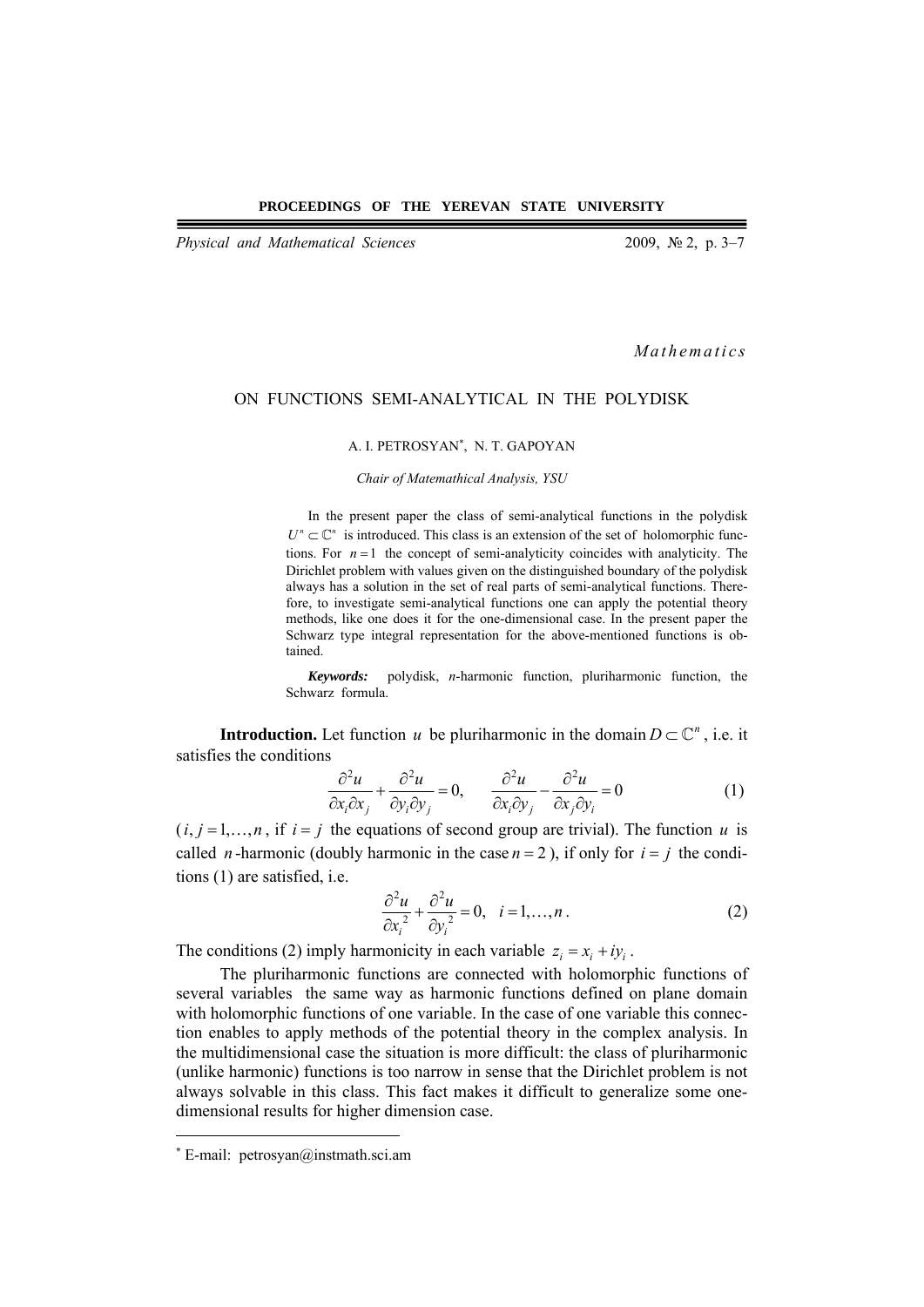S. Bergman [1] offered the following idea for  $n = 2$ : to put into correspondence with any doubly harmonic function  $u(z_1, z_2)$  a complex-valued function  $f(z_1, z_2) = u(z_1, z_2) + iv(z_1, z_2)$  so that:

1)  $f(z_1, z_2)$  is holomorphic in  $z_1$  for a fixed  $z_2$ ;

2)  $v(0, z_2) \equiv 0$ .

The obtained class of functions was called *the extended class of complex functions*. These functions may be studied with the help of potential theory methods, since the Dirichlet's problem with values given on the distinguished boundary is always solvable in the class of all doubly harmonic functions. However this class is not an extension of the class of holomorphic functions, as holomorphic functions do not necessarily satisfy the condition 2.

In [2, 3] a modified version of the Bergman class (*class of semi-analytical functions*) is introduced, which has the following advantage: in that special case, when the real part of semi-analytical function is pluriharmonic, the function itself is holomorphic. Thus, any holomorphic function is also semi-analytical.

In the present paper the concept of semi-analyticity is defined for functions of arbitrary number of variables (Definition 1). For such functions we obtain an integral representation, which is an analogue of the well-known Schwarz integral representation for one variable case.

**Notation.** We use the following notations:

$$
U^{n} = \{ z = (z_{1},...,z_{n}) \in \mathbb{C}^{n} : |z_{k}| < 1, k = 1,...,n \}
$$

is the unit polydisk in *n*-dimensional complex space  $\mathbb{C}^n$ ,

$$
T^n = \{ z \in \mathbb{C}^n : |z_k| < 1, \, k = 1, \dots, n \}
$$

is its distinguished boundary,  $P(z) = \frac{1}{14}$ 1 *z P z*  $=\frac{1-|z|}{|1-z|}$  is one-dimensional Poisson kernel,

 $Q(z)$  is the function harmonically conjugate to  $P(z)$ ,

$$
S(z) = P(z) + iQ(z) = \frac{1-z}{1+z}
$$

is the Schwarz kernel.

*Definition 1.* A function  $f(z) = f(z_1, z_2, ..., z_n)$  defined in  $U^n$  is called semi-analytical, if

a) the function Re  $f(z)$  is *n*-harmonic;

b) for fixed  $z_{k+1}, \ldots, z_n$  the functions  $f\left(0, \ldots, 0, z_k, z_{k+1}, \ldots, z_n\right)$  are holomorphic in the disk  $|z_k|$  < 1,  $k = 1, \ldots, n$ .

Note that in the one-dimensional case (i.e.  $n=1$ ) the *n*-harmonicity is simply harmonicity and the semi-analyticity coincides with analyticity.

**Integral representation.** The following theorem is an analogue of the Schwarz formula for semi-analytical functions.

*Theorem 1.* Let the function  $f(z)$  be semi-analytical in the unit polydisk  $U^n$ , and  $\rho_1, \ldots, \rho_n$  be arbitrary numbers from  $(0,1)$ . Then for any  $z \in \{ z = (z_1, ..., z_n) : |z_k| < \rho_k, k = 1, ..., n \}$  the following formula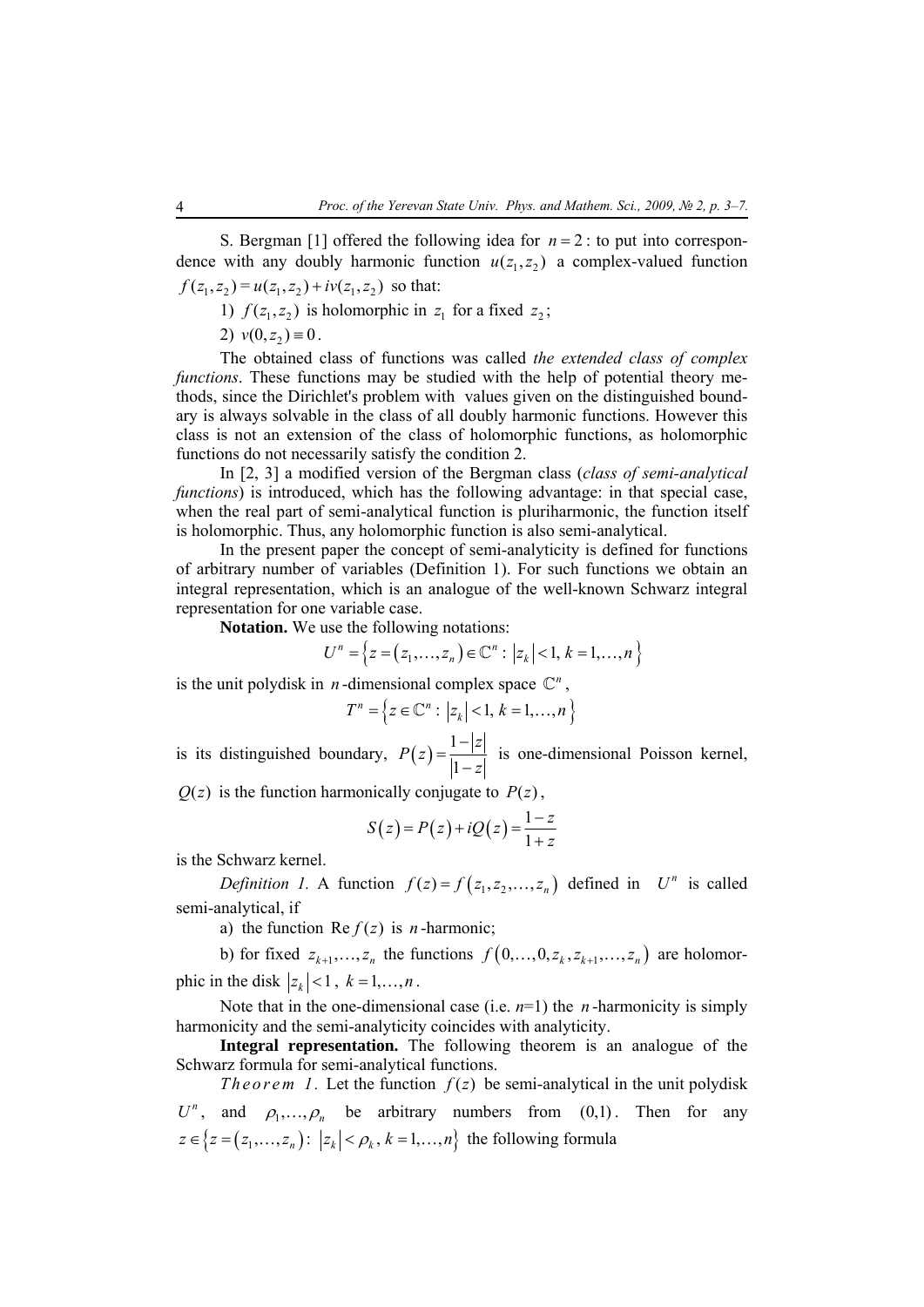$$
f(z_1,...,z_n) = iv(0,...,0) + \frac{1}{(2\pi)^n} \int_{T^n} S_n\left(\frac{z_1}{\rho_1}e^{-i\theta_1},\ldots,\frac{z_n}{\rho_n}e^{-i\theta_n}\right)u\left(\rho_1e^{-i\theta_1},\ldots,\rho_ne^{-i\theta_n}\right)d\theta_1\cdots d\theta_n
$$

is true, where

$$
S_n(z_1,...,z_n) = \prod_{j=1}^n P(z_j) + i \sum_{j=1}^n Q(z_j) \prod_{k=j+1}^n P(z_k)
$$
 (3)

is the *n*-dimensional analogue of the Schwarz kernel. Note that for  $n = 1$  the function  $S_n(z_1,...,z_n)$  coincides with the usual Schwarz kernel:  $S_n = S$ .

*Proof.* For fixed  $z_k$ ,  $|z_k| < 1$ ,  $k = 2,...,n$ , the function  $f(z_1, z_2,...,z_n)$  is analytical in the disk  $|z_1| < 1$ . By the Schwarz formula (see, for instance, [3]) we obtain

$$
f(z_1,...,z_n) = iv(0, z_2,..., z_n) + \frac{1}{2\pi} \int_0^{2\pi} S\left(\frac{z_1}{\rho_1} e^{-i\theta_1}\right) u\left(\rho_1 e^{i\theta_1}, z_2,..., z_n\right) d\theta_1
$$
 (4)

Then for a fixed  $z_k$ ,  $|z_k| < 1$ ,  $k = 3,...,n$ , the function  $f(0, z_2,...,z_n)$  is analytical in the disk  $|z_2|$  < 1. Hence

$$
f(0, z_2,..., z_n) = iv(0, 0, z_3,..., z_n) + \frac{1}{2\pi} \int_0^{2\pi} S\left(\frac{z_2}{\rho_2} e^{-i\theta_2}\right) u\left(0, \rho_2 e^{i\theta_2}, z_3,..., z_n\right) d\theta_2.
$$
 (5)

Reasoning by analogy, on the *j* -th step we obtain

$$
f(0,...,0,z_j,...,z_n) = iv(0,...,0,z_{j+1},...,z_n) +
$$
  
+
$$
\frac{1}{2\pi} \int_0^{2\pi} S\left(\frac{z_j}{\rho_j} e^{-i\theta_j}\right) u\left(0,...,0,\rho_j e^{i\theta_j}, z_{j+1},...,z_n\right) d\theta_j, \quad j = 1,2,...,n.
$$

Since the function *u* is *n*-harmonic, hence for the fixed  $\rho_1 e^{i\theta_1}$  we have

$$
u(\rho_1 e^{i\theta_1}, z_2, ..., z_n) = \frac{1}{(2\pi)^{n-1}} \int_{T^{n-1}} P\left(\frac{z_2}{\rho_2} e^{-i\theta_2}\right) \cdots P\left(\frac{z_n}{\rho_n} e^{-i\theta_n}\right) u(\rho_1 e^{i\theta_1}, ..., \rho_n e^{i\theta_n}) d\theta_2 \cdots d\theta_n.
$$
  
The obtained result and (4) imply

$$
f(z_1,\ldots,z_n) = iv(0,z_2,\ldots,z_n) +
$$

$$
+i\frac{1}{2\pi}\int_{T^n}\mathcal{Q}\left(\frac{z_1}{\rho_1}e^{-i\theta_1}\right)P\left(\frac{z_2}{\rho_2}e^{-i\theta_2}\right)\cdots P\left(\frac{z_n}{\rho_n}e^{-i\theta_n}\right)u\left(\rho_1e^{i\theta_1},\ldots,\rho_ne^{i\theta_n}\right)d\theta_1\cdots d\theta_n + \frac{1}{(2\pi)^n}\int_{T^n}P\left(\frac{z_1}{\rho_1}e^{-i\theta_1}\right)\cdots P\left(\frac{z_n}{\rho_n}e^{-i\theta_n}\right)u\left(\rho_1e^{i\theta_1},\ldots,\rho_ne^{i\theta_n}\right)d\theta_1\cdots d\theta_n.
$$
\nEquating the imaginary parts in (5), we get

Equating the imaginary parts in (5), we get

$$
v(0, z_2,..., z_n) = v(0, 0, z_3,..., z_n) + \frac{1}{2\pi} \int_{0}^{2\pi} Q\left(\frac{z_2}{\rho_2} e^{-i\theta_2}\right) u\left(0, \rho_2 e^{i\theta_2}, z_3,..., z_n\right) d\theta_2.
$$
 (7)

Using the integral representation of the function  $f(0, z_2, \ldots, z_n)$  (which is holomorphic in  $z_2$ ) and separating again the imaginary parts, we obtain

$$
v(0,0,z_3,\ldots,z_n)=v(0,0,0,z_4,\ldots,z_n)+\frac{1}{2\pi}\int_{0}^{2\pi}Q\left(\frac{z_3}{\rho_3}e^{-i\theta_3}\right)u\left(0,0,\rho_3e^{i\theta_3},z_4,\ldots,z_n\right)d\theta_3.
$$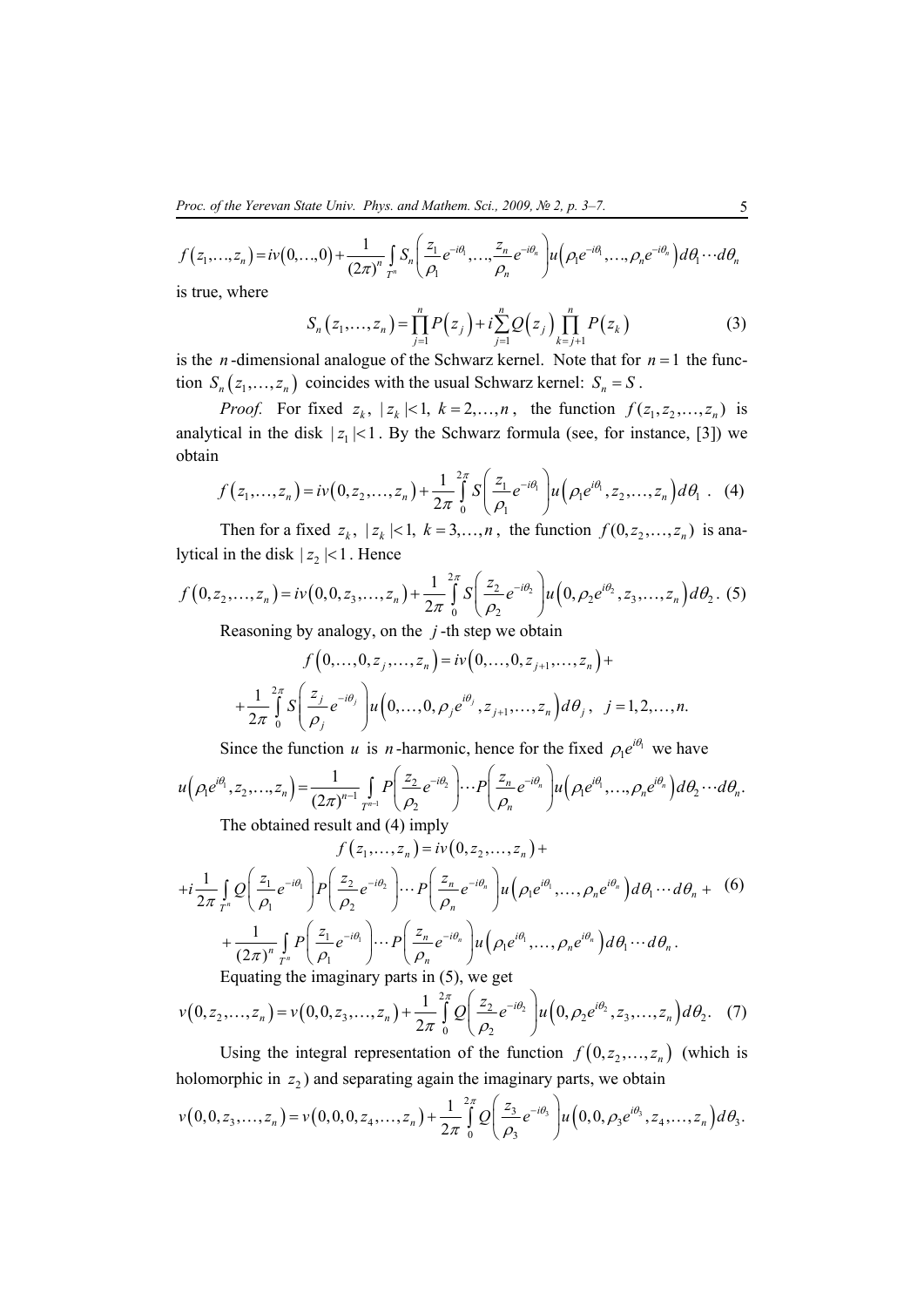Continuing in a similar way and substituting the obtained formulas consecutively in (7), we get

$$
v(0, z_2,..., z_n) = v(0, 0,..., 0) + \frac{1}{2\pi} \sum_{k=2}^{n} \int_{0}^{2\pi} Q\left(\frac{z_k}{\rho_k} e^{-i\theta_k}\right) u\left(0,..., 0, \rho_k e^{i\theta_k}, z_{k+1},..., z_n\right) d\theta_k.
$$
\n(8)

Taking into account the *n* -harmonicity of *u* , we receive

$$
u\left(0,\ldots,0,\rho_{k}e^{i\theta_{k}},z_{k+1},\ldots,z_{n}\right)=
$$
\n
$$
=\frac{1}{\left(2\pi\right)^{n-k}}\int_{T^{n-k}}P\left(\frac{z_{k+1}}{\rho_{k+1}}e^{-i\theta_{k+1}}\right)\cdots P\left(\frac{z_{n}}{\rho_{n}}e^{-i\theta_{n}}\right)u\left(0,\ldots,0,\rho_{k}e^{i\theta_{k}},\ldots,\rho_{n}e^{i\theta_{n}}\right)d\theta_{k+1}\cdots d\theta_{n}.
$$
\nDue to the mean value theorem

Due to the mean value theorem

$$
u(0,\ldots,0,\rho_k e^{i\theta_k},\ldots,\rho_n e^{i\theta_n}) = \frac{1}{(2\pi)^{k-1}} \int_{T^{k-1}} u(\rho_1 e^{i\theta_1},\ldots,\rho_n e^{i\theta_n}) d\theta_1 \cdots d\theta_{k-1}.
$$

From the last two equalities it follows that

$$
u\big(0,\ldots,0,\rho_k e^{i\theta_k},z_{k+1},\ldots,z_n\big)=
$$

$$
=\frac{1}{(2\pi)^{n-1}}\int\limits_{T^{n-1}}P\left(\frac{z_{k+1}}{\rho_{k+1}}e^{-i\theta_{k+1}}\right)\cdots P\left(\frac{z_n}{\rho_n}e^{-i\theta_n}\right)u\left(\rho_1e^{i\theta_1},\ldots,\rho_ne^{i\theta_n}\right)d\theta_1\cdots d\theta_{k-1}d\theta_{k+1}\cdots d\theta_n.
$$
  
Substituting this equality into (8), we obtain

$$
v(0, z_2,..., z_n) = v(0, 0,..., 0) + \sum_{k=2}^n \frac{1}{2\pi} \int_0^{2\pi} Q\left(\frac{z_k}{\rho_k} e^{-i\theta_k}\right) \frac{1}{(2\pi)^{n-1}} \int_{T^{n-1}} \int_{\rho_{k+1}} P\left(\frac{z_{k+1}}{\rho_{k+1}} e^{-i\theta_{k+1}}\right) \cdots
$$

$$
\cdots P\left(\frac{z_n}{\rho_n} e^{-i\theta_n}\right) u\left(\rho_1 e^{i\theta_1}, \dots, \rho_n e^{i\theta_n}\right) d\theta_1 \cdots d\theta_n,
$$

or

$$
v(0, z_2,..., z_n) = v(0, 0,..., 0) +
$$
  
+ 
$$
\frac{1}{(2\pi)^n} \sum_{k=2}^n \int_{\Gamma^n} Q\left(\frac{z_k}{\rho_k} e^{-i\theta_k}\right) P\left(\frac{z_{k+1}}{\rho_{k+1}} e^{-i\theta_{k+1}}\right) \cdots P\left(\frac{z_n}{\rho_n} e^{-i\theta_n}\right) u\left(\rho_1 e^{i\theta_1}, \ldots, \rho_n e^{i\theta_n}\right) d\theta_1 \cdots d\theta_n.
$$

From here and from (6) we have

$$
f(z_1,...,z_n) = iv(0,0,...,0) +
$$
  
+ $i \frac{1}{(2\pi)^n} \sum_{k=2}^n \int_{T^n} Q\left(\frac{z_k}{\rho_k} e^{-i\theta_k}\right) P\left(\frac{z_{k+1}}{\rho_{k+1}} e^{-i\theta_{k+1}}\right) \cdots P\left(\frac{z_n}{\rho_n} e^{-i\theta_n}\right) u\left(\rho_1 e^{i\theta_1}, \ldots, \rho_n e^{i\theta_n}\right) d\theta_1 \cdots d\theta_n +$   
+ $i \frac{1}{(2\pi)^n} \int_{T^n} Q\left(\frac{z_1}{\rho_1} e^{-i\theta_1}\right) P\left(\frac{z_2}{\rho_2} e^{-i\theta_2}\right) \cdots P\left(\frac{z_n}{\rho_n} e^{-i\theta_n}\right) u\left(\rho_1 e^{i\theta_1}, \ldots, \rho_n e^{i\theta_n}\right) d\theta_1 \cdots d\theta_n +$   
+ $\frac{1}{(2\pi)^n} \int_{T^n} P\left(\frac{z_1}{\rho_1} e^{-i\theta_1}\right) \cdots P\left(\frac{z_n}{\rho_n} e^{-i\theta_n}\right) u\left(\rho_1 e^{i\theta_1}, \ldots, \rho_n e^{i\theta_n}\right) d\theta_1 \cdots d\theta_n.$ 

Taking into account (3) from the last equality, we obtain the required integral representation. The Theorem 1 is proved.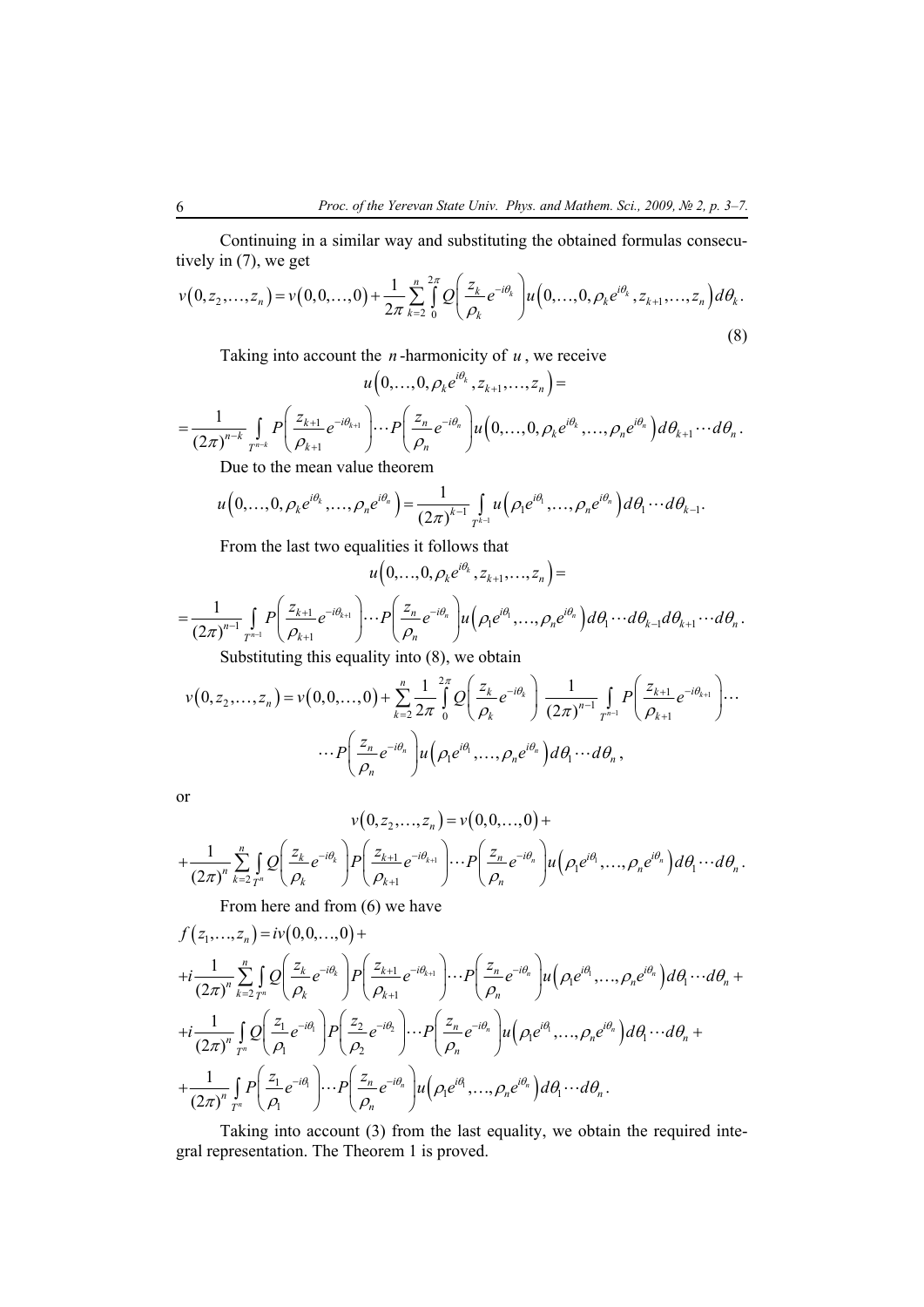*Theorem 2.* The imaginary part of an arbitrary semi-analytical function  $f = u + iv$  is a *n*-harmonic function.

*Proof.* Separating the imaginary parts of the left-hand and right-hand sides in the formula of Theorem 1, we obtain

$$
v(z_1,...,z_n) = v(0,...,0) + \frac{1}{(2\pi)^n} \int_{T^n} \text{Im} S_n \left( \frac{z_1}{\rho_1} e^{-i\theta_1}, \dots, \frac{z_n}{\rho_n} e^{-i\theta_n} \right) u \left( \rho_1 e^{-i\theta_1}, \dots, \rho_n e^{-i\theta_n} \right) d\theta_1 \cdots d\theta_n.
$$
\n(9)

According to the definition (3) of the kernel  $S_n$ , we have

$$
\operatorname{Im} S_n\left(\frac{z_1}{\rho_1}e^{-i\theta_1},\ldots,\frac{z_n}{\rho_n}e^{-i\theta_n}\right) = \sum_{j=1}^n \mathcal{Q}\left(\frac{z_j}{\rho_j}e^{-i\theta_j}\right)\prod_{k=j+1}^n P\left(\frac{z_k}{\rho_k}e^{-i\theta_k}\right),\tag{10}
$$

whence it is clear that the left-hand side of this formula is *n* -harmonic in the polydisk  $\{z = (z_1, \ldots, z_n): |z_k| < \rho_k, k = 1, \ldots, n\}$ . Taking into account that  $\rho_1, \ldots, \rho_n$  are arbitrary numbers from (0, 1), we obtain the assertion of the Theorem from (9) and (10).

*Received 24.02.2009* 

### REFERENCES

- 1. **Bergman S.** The Kernel Function and Conformal Mappings, Mathematical Surveys. Amer. Math. Soc., 1970, p. 214–218.
- 2. **Petrosyan A.I.** Izv. AN Arm. SSR. Mat., 1974, v. 9**,** № 1, p. 3–13 (in Russian).
- 3. **Petrosyan A.I.** Mathematics in Higher School, 2007, v. 3**,** № 2, p. 37–43 (in Armenian).
- 4. **Shabat B.V.** Introduction to Complex Analysis. Part 2. M.: Nauka, 1985 (in Russian).